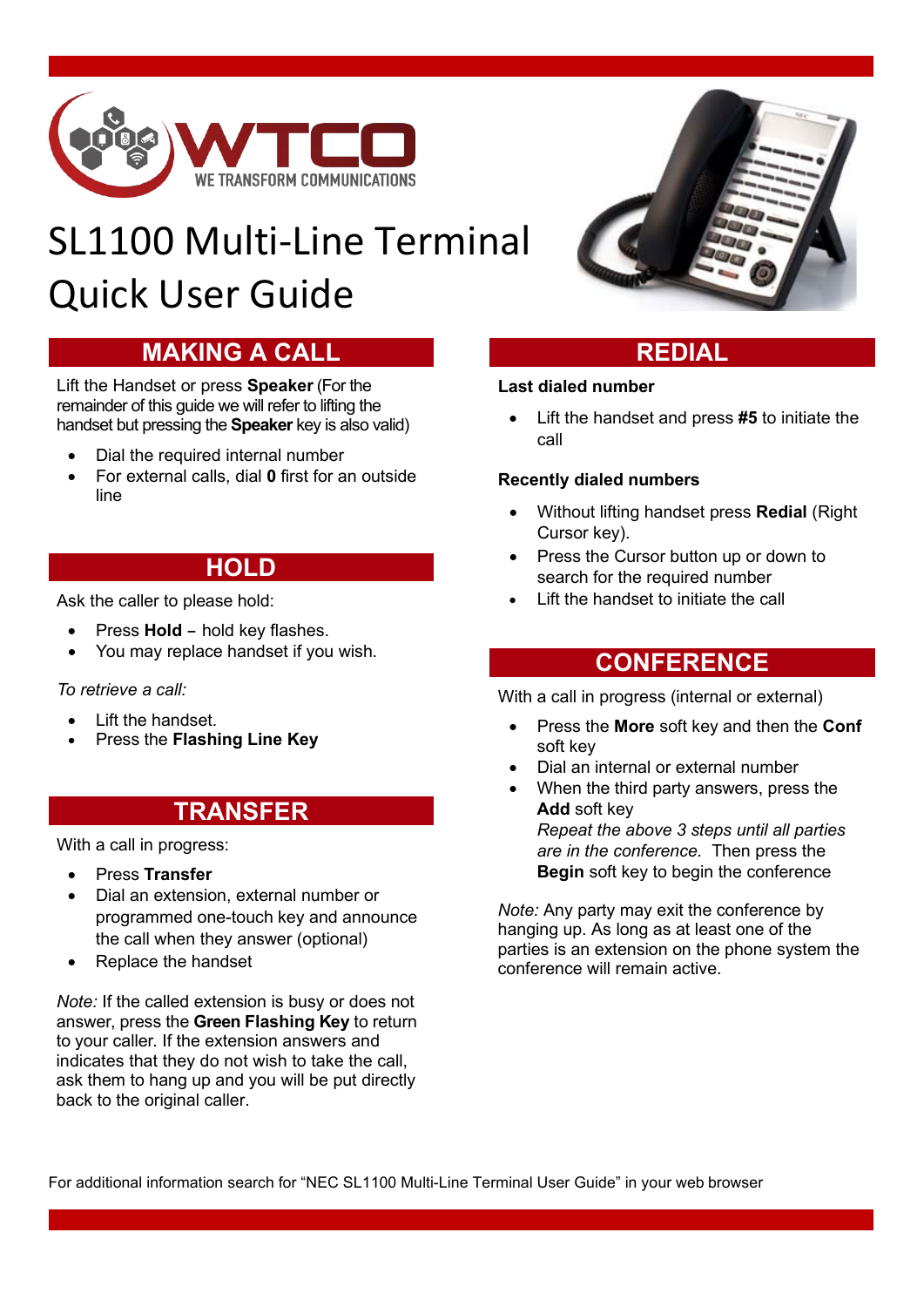# **CALL PICK UP**

To answer a ringing extension in your group:

• Lift the handset and dial **\* #**

To answer a call ringing at a specific extension:

Lift the handset and dial  $**$ plus the other extensions number

# **SPEED DIALING**

### **To dial a system speed dial:**

- Lift the handset
- Dial **#2**
- Dial the 3 digit speed dial location (000  $\sim$ 899)
- *- Or* Without lifting the handset,
- Press **Directory** (Down Cursor key)
- Press the Cursor button up or down to search for the required number
- Press the lift the handset to initiate the call

### **To add a system speed dial:**

- Press the Speaker key and dial **753**
- Dial the speed dial location  $(000 \sim 899)$
- Dial telephone number you want to store (up to 24 digits)
- Press **Hold** to store
- If desired, enter name using dial pad
- Press **Hold** to store

*Note:* To move the cursor right press **#** , to move the cursor left press **Clear/Back**

# **VOICE CALL ANNOUNCE**

Allows the caller to make the receiver's digital phone automatically answer the internal call and go directly to speaker/hands free.

- Lift the handset and dial the extension number
- Press **Voice** soft key *or* dial **1** while the other phone is still ringing and speak over the intercom

# **AUTO HANDSFREE ANSWER**

Incoming internal calls to the digital extension are automatically answered and put on hands free/speaker.

### *To Activate:*

• Press the Speaker key and dial **721**

### *To Cancel:*

• Press the Speaker key and dial **723**

# **PAGING**

Allows a user to page all digital handsets.

• Lift the handset and dial **\*10**

# **VOICEMAIL**

### **To access your mailbox and retrieve messages:**

- Push the **VM** soft key, or
- Lift the handset and dial **\*8**

### **To record a greeting for your mailbox:**

Access your mailbox, then using the soft keys below the display select:

- **Greet,**
- **Gr1, Gr2 or Gr3,**
- **Rec**
- Speak into the handset after the tone.
- Once you are done recording press **#**

*Use the* **Lstn** *soft key to playback the greeting*

### **To forwards calls to your mailbox:**

when your extension is busy or after the no answer timer expires

- Press the Speaker key and dial **744**
- Dial **1** to set
- Dial the destination number **199**
- Press **Speaker** to store

### *To Cancel:*

• Press the Speaker key and dial **744**

Dial **0** to cancel.

For additional information search for "NEC SL1100 Multi-Line Terminal User Guide" in your web browser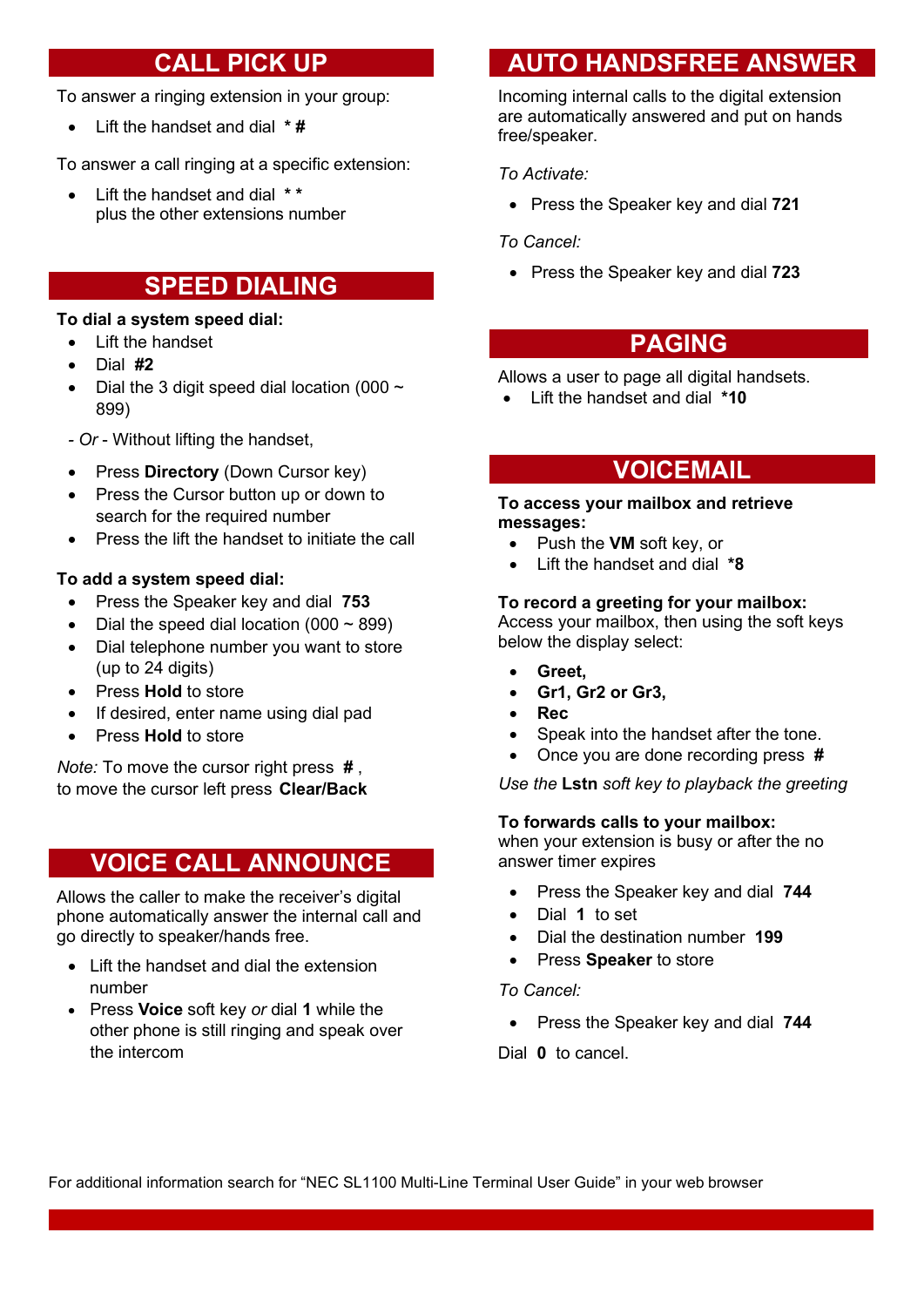# **PROGRAMMING ONE-TOUCH KEYS**

To program an extension or an external number into a vacant function key

- Press the Speaker key and dial **751**
- Press an available Function key
- Dial the *One-Touch* service code **01**
- Enter either an extension number or external number, including 0 for an outside line
- Press **Hold** to store

*Service Code* **00** *will erase data from function key*

# **EXTENSION NAME**

To edit the displayed extension name of any extension

- Press the **Speaker** key and dial **700**
- Enter the number of the extension to change
- Enter the name using the dial pad
- Press **Hold** to store

*Note:* To move the cursor right press **#** , to move the cursor left press **Clear/Back**

# **LCD**

To adjust the display contrast

- Press **Menu** (Center Cursor Key)
- Dial **21** and press the **Select** soft key
- Use the cursor button up or down to adjust the display contrast

# **SPEAKER/RECEIVER VOLUME**

To adjust the speaker/receiver volume

• Press the Cursor key up or down during a phone conversation

# **RINGER VOLUME**

To adjust the ringer volume

• Press the Cursor key up or down while the

For additional information search for "NEC SL1100 Multi-Line Terminal User Guide" in your web browser

# **KEY PAD TONES**

To activate key pad tones

• Press the Speaker key and dial **724** to turn On/Off

# **CLOCK**

To change the time displayed on all handsets

- Lift the handset and dial **728**
- Enter the time in 24hr format (e.g. 9am 0900)
- Confirmation tone will be heard after entering the digits, then replace the handset

# **BACKGROUND MUSIC**

To listen to the background music source through the loud speaker of a digital handset

• Press the Speaker key and dial #**725** to turn On/Off